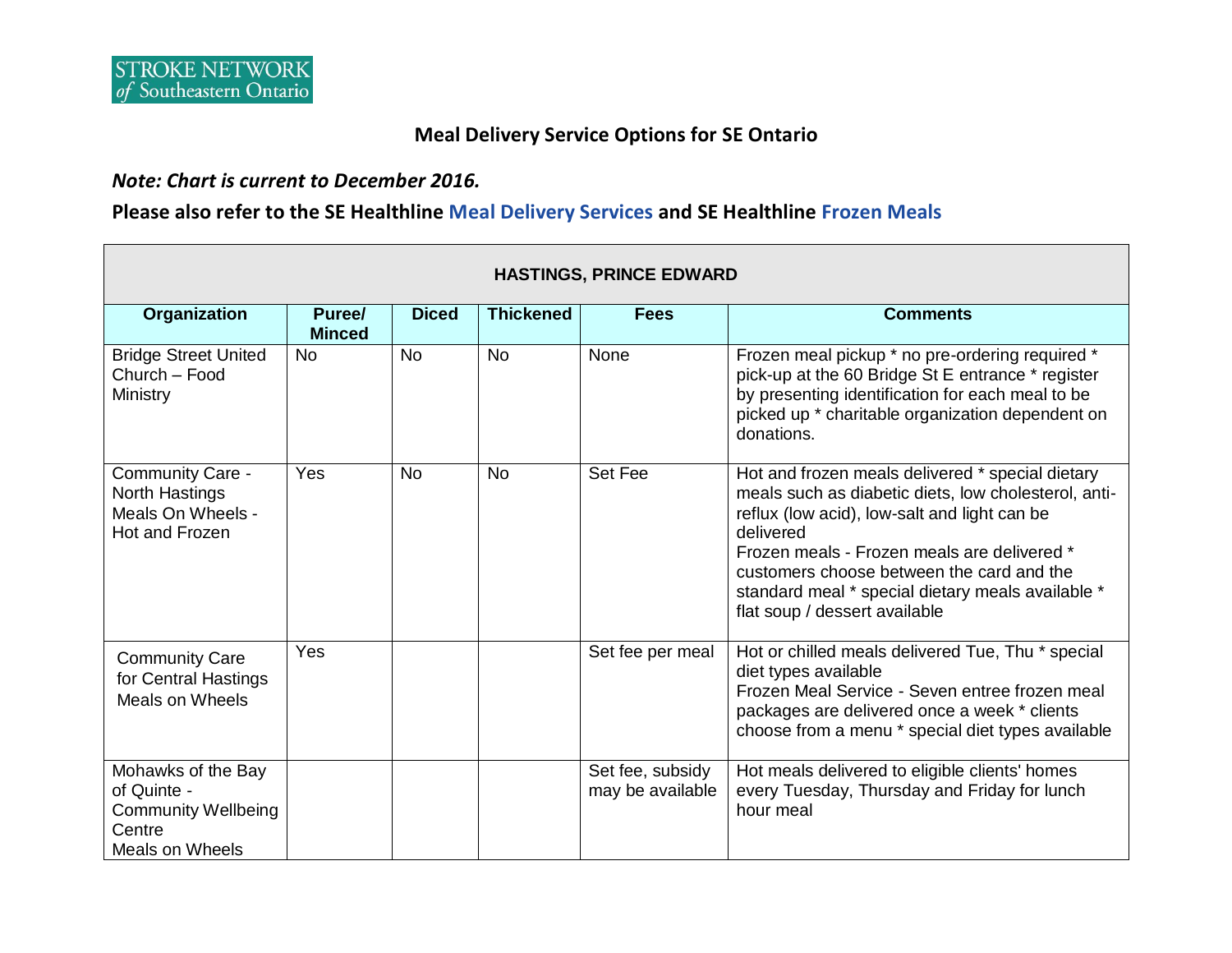| <b>Organization</b>                                                                                                                    | Puree/<br><b>Minced</b> | <b>Diced</b> | <b>Thickened</b>                                          | <b>Fees</b>                                                                                                                                                                                                                                                                   | <b>Comments</b>                                                                                                                                                                                                                                                                                                                                                                                                                                                                                                                                                                                                                                                                                                                                                                        |
|----------------------------------------------------------------------------------------------------------------------------------------|-------------------------|--------------|-----------------------------------------------------------|-------------------------------------------------------------------------------------------------------------------------------------------------------------------------------------------------------------------------------------------------------------------------------|----------------------------------------------------------------------------------------------------------------------------------------------------------------------------------------------------------------------------------------------------------------------------------------------------------------------------------------------------------------------------------------------------------------------------------------------------------------------------------------------------------------------------------------------------------------------------------------------------------------------------------------------------------------------------------------------------------------------------------------------------------------------------------------|
| <b>Prince Edward</b><br><b>County Community</b><br><b>Care for Seniors</b><br>Association (The)<br>King St., Picton<br>Meals on Wheels | Yes                     | Yes          | Yes with<br>frozen<br>soups only                          | The cost of hot<br>meals is \$6.00<br>this includes<br>protein starch<br>, vegetables<br>, soup dessert<br>and a roll<br>Frozen meal<br>$program -$<br>\$5.00 entrée and<br>\$1.80 Soup or<br>dessert<br>Low client fee<br>that can be<br>reduced or<br>waived if<br>required | Hot Meal Service - delivered up to 3 days a week<br>throughout Prince Edward County and on<br>Thursdays in Picton * special diets available * this<br>is also a security check as volunteers are required<br>to call the Community Care office if the client is<br>not at home or is unwell; Some specialized diets<br>can be accommodated on Monday and Thursday<br>ONLY as the long term care homes prepare the<br>meal.<br>Frozen Meal Service; ordered every three weeks -<br>clients choose any combination and number of<br>entre, soup, dessert, breakfast * meals can be<br>picked up or delivered based on the client choice *<br>these are low sodium, delicious, and come in<br>special diets including diabetic, gluten free,<br>vegetarian, etc * Apetito is the supplier |
| <b>Community Care for</b><br>South Hastings<br>Meals on Wheels                                                                         | Yes                     | Yes          | Yes but for<br>frozen<br>meals only<br>through<br>Apetito | <b>Subsidies</b><br>available for<br>those who<br>qualify                                                                                                                                                                                                                     | Hot or chilled meals * special diet types available<br>Frozen meal packages are delivered once a week<br>* clients choose from a menu or can choose<br>standard packages * special diet types available *<br>soup/dessert packages also available                                                                                                                                                                                                                                                                                                                                                                                                                                                                                                                                      |
| <b>Community Care</b><br>Northumberland -<br><b>Brighton Program</b><br>Office<br>Meals on Wheels                                      | <b>No</b>               | Yes          | <b>No</b>                                                 | Hot meals \$6<br>includes soup,<br>entree, dessert<br>and roll<br>Frozen meals \$5                                                                                                                                                                                            | Nutritious meals are delivered during the noon<br>hour by volunteers to the individual's home<br>Individuals can order either hot or frozen<br>meals<br>Special diets are also available                                                                                                                                                                                                                                                                                                                                                                                                                                                                                                                                                                                               |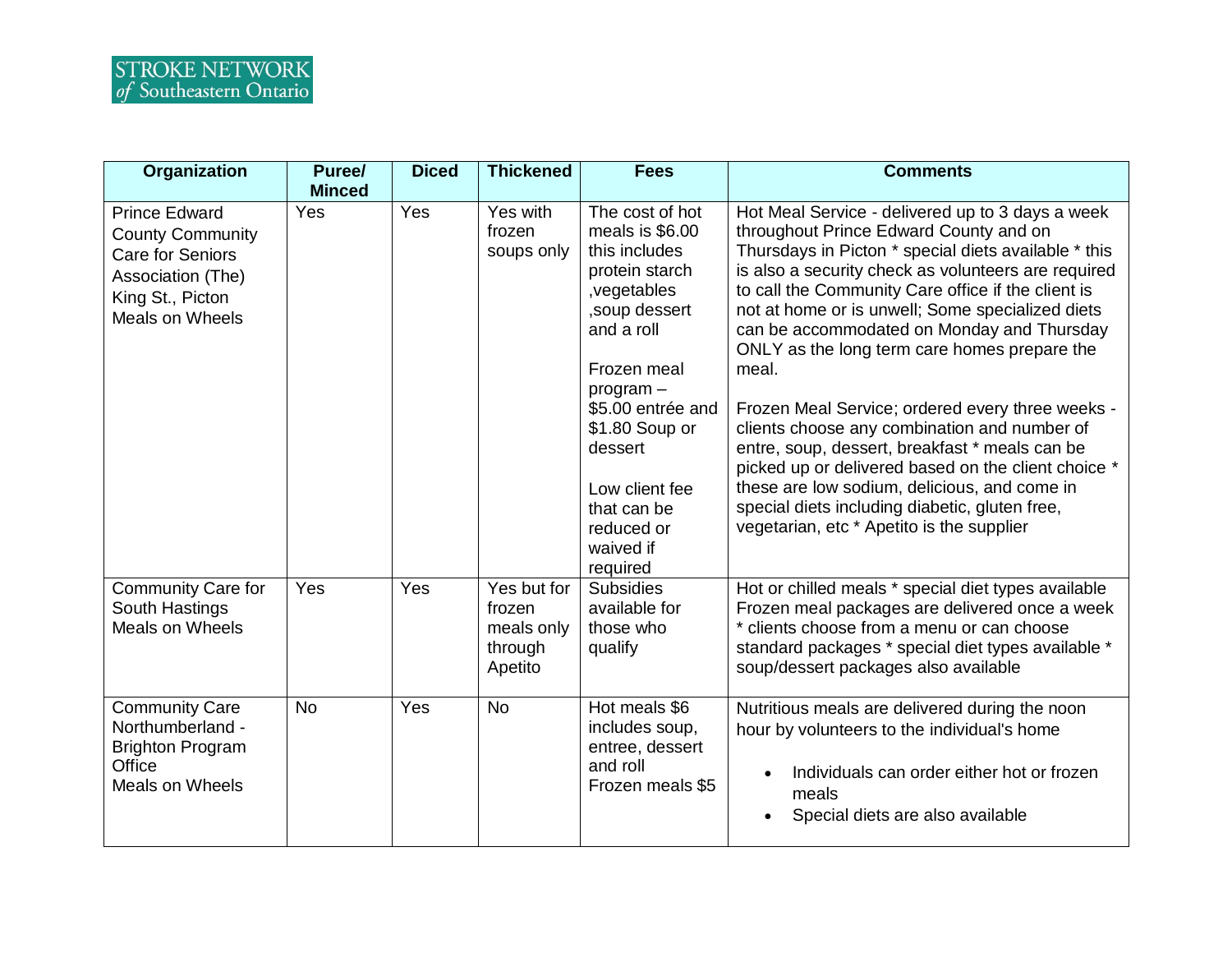# STROKE NETWORK<br>of Southeastern Ontario

| Organization        | Puree/<br><b>Minced</b> | <b>Diced</b> | <b>Thickened</b> | <b>Fees</b>                                                               | <b>Comments</b>                                                                                                                                                                                                                                                                                                                     |
|---------------------|-------------------------|--------------|------------------|---------------------------------------------------------------------------|-------------------------------------------------------------------------------------------------------------------------------------------------------------------------------------------------------------------------------------------------------------------------------------------------------------------------------------|
| Heart to Home Meals | Yes*                    | Yes*         | Yes*             | Cost for meals *<br>no delivery cost *<br>meals and soups<br>are tax free | Provide service but need a week to prepare<br>special dietary options; Work out of Kingston,<br>Delivery of frozen meals to Belleville on Fridays<br>Frozen meal delivery service * nutritious meals<br>that are all diabetic friendly * renal meal options *<br>low sodium meals * high fibre and texture<br>modified/pureed meals |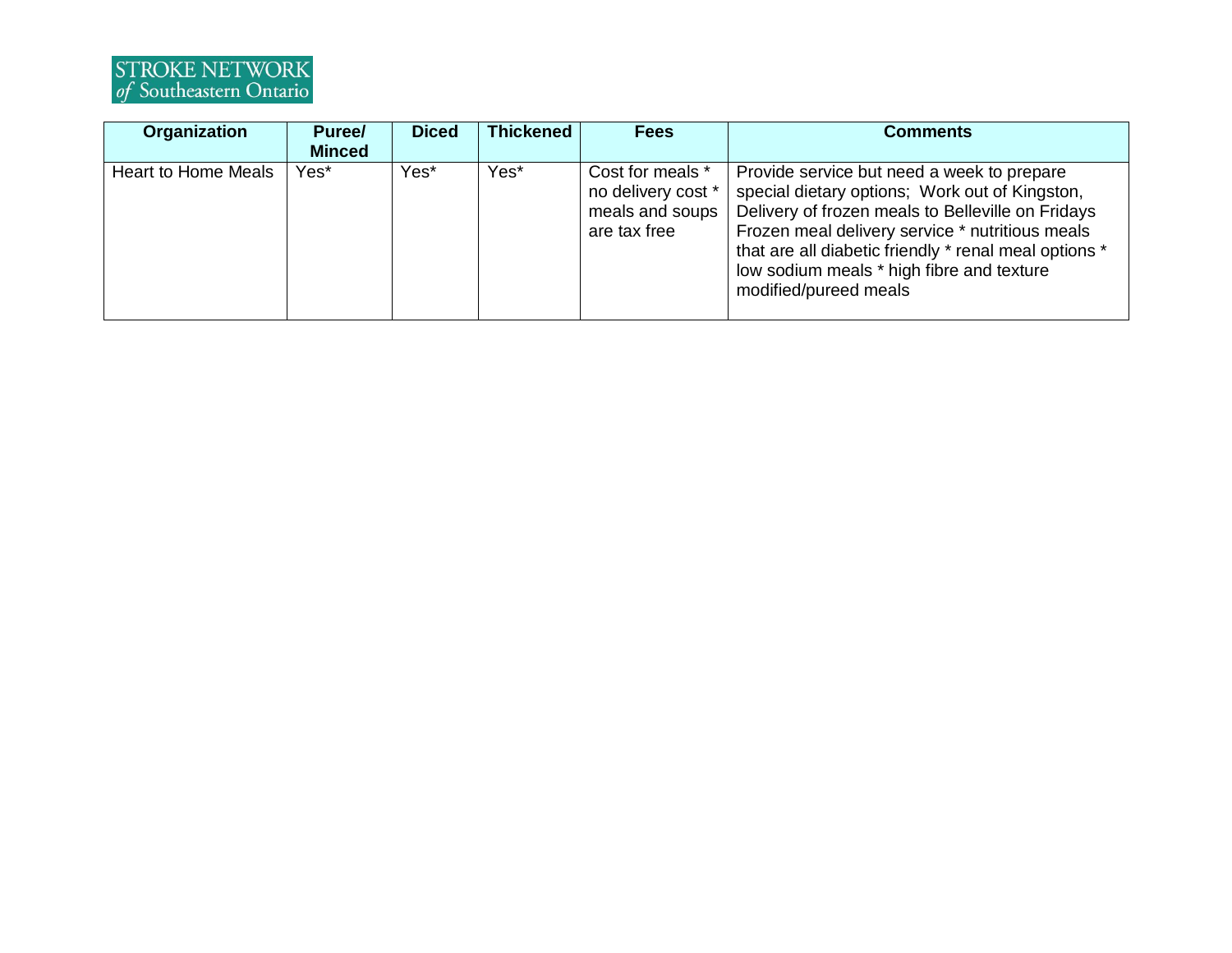| <b>LANARK, LEEDS &amp; GRENVILLE</b>                                                                          |                         |              |                  |                                                                |                                                                                                                                                                                                                                                                                                                                                                   |  |
|---------------------------------------------------------------------------------------------------------------|-------------------------|--------------|------------------|----------------------------------------------------------------|-------------------------------------------------------------------------------------------------------------------------------------------------------------------------------------------------------------------------------------------------------------------------------------------------------------------------------------------------------------------|--|
| Organization                                                                                                  | Puree/<br><b>Minced</b> | <b>Diced</b> | <b>Thickened</b> | <b>Fees</b>                                                    | <b>Comments</b>                                                                                                                                                                                                                                                                                                                                                   |  |
| <b>Community &amp; Primary</b><br>Health Care -<br>Gananoque<br>613-382-1175<br>Toll-Free: 1-800-561-<br>8024 | Yes                     | <b>No</b>    | For soup         | Set fee * subsidy<br>available for<br>eligible<br>participants | Hot or chilled meals available for delivery or pick-<br>up * special diet types available                                                                                                                                                                                                                                                                         |  |
| <b>Community Home</b><br>Support - Lanark<br>County - Perth<br>613-267-6400                                   | <b>No</b>               | <b>No</b>    | <b>No</b>        | <b>Subsidies</b><br>available for<br>those who<br>qualify      | Hot or chilled meals delivered * special diet types<br>available * volunteers deliver nutritious meals to<br>the clients door<br>Frozen Meal Service - Seven entree frozen meal<br>packages are delivered once a week * clients<br>choose from a menu or can choose standard<br>packages * special diet types available *<br>soup/dessert packages also available |  |
| <b>Community Home</b><br>Support - Lanark<br>County - Smiths Falls<br>613-283-6745                            | <b>No</b>               | <b>No</b>    | <b>No</b>        | <b>Subsidies</b><br>available for<br>those who<br>qualify      | Hot or chilled meals delivered * special diet types<br>available * nutritious meals are delivered to the<br>clients door<br>Frozen Meal Service - Frozen meal packages are<br>delivered once a week * clients choose from a<br>menu or can choose standard packages * special<br>diet types available * soup/dessert packages also<br>available                   |  |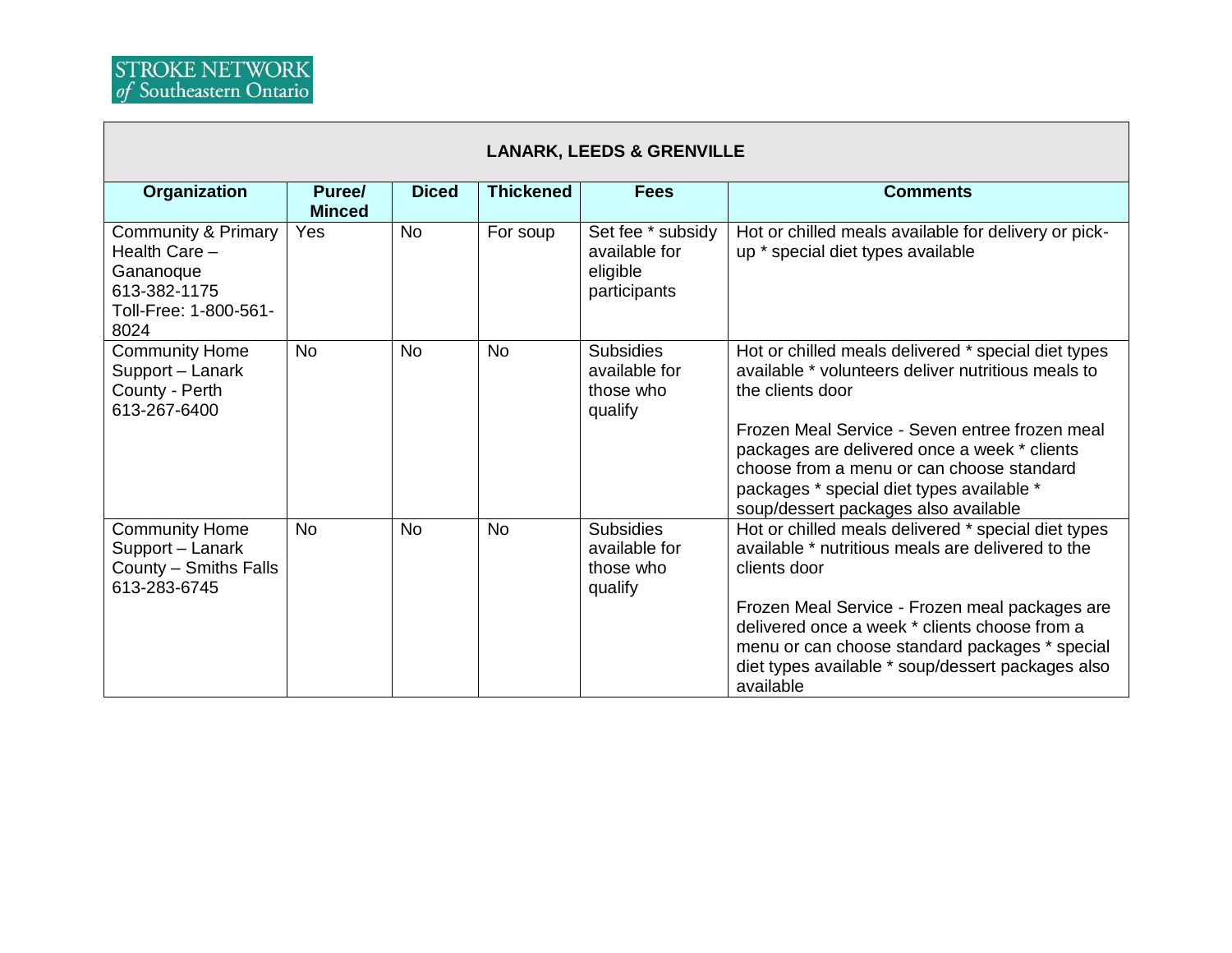# STROKE NETWORK<br>of Southeastern Ontario

| <b>Organization</b>                                                                                                                        | Puree/<br><b>Minced</b> | <b>Diced</b> | <b>Thickened</b> | <b>Fees</b>                                                                               | <b>Comments</b>                                                                                                                                                                                                                                                                                                                                                 |
|--------------------------------------------------------------------------------------------------------------------------------------------|-------------------------|--------------|------------------|-------------------------------------------------------------------------------------------|-----------------------------------------------------------------------------------------------------------------------------------------------------------------------------------------------------------------------------------------------------------------------------------------------------------------------------------------------------------------|
| <b>Community &amp; Primary</b><br>Health Care -<br><b>Brockville</b><br>613-342-3693 ext<br>2033<br>Toll-Free: 1-800-465-<br>7646 ext 2033 | Yes                     | No           | Yes              | \$7.50 per hot<br>meal; \$4.50 per<br>frozen entree;<br>\$1.75 Soup and<br><b>Dessert</b> | Hot or chilled meals delivered once a week by<br>volunteers * special diet types available<br>Frozen Meal Service Frozen meal packages are<br>delivered once a week * clients choose from a<br>menu or can choose standard packages * special<br>diet types available * soup/dessert packages also<br>available * also available in Leeds and Grenville<br>area |
| The Stone Soup<br>Company - Brockville<br>613-349-6303                                                                                     | <b>No</b>               | No           | <b>No</b>        | Call regarding<br>prices                                                                  | Home meal replacement meal plan menu, meal<br>kits, freezer meals, single, double, and family-<br>sized soups, small party in-home catering, healthy<br>meal choices for your loved ones living<br>independently, yourself, or your busy family *<br>delivered weekly on monthly meal plans                                                                     |
| Kazutko At Home -<br><b>Brockville</b><br>613-345-5164                                                                                     | <b>No</b>               | No           | <b>No</b>        | Call for pricing                                                                          | Gourmet meals prepared fresh every day *<br>delivered to your door * meal plans provide wide<br>variety * sample menu for ideas of what bi-monthly<br>menu would look like * additional side dishes are<br>available at an extra cost                                                                                                                           |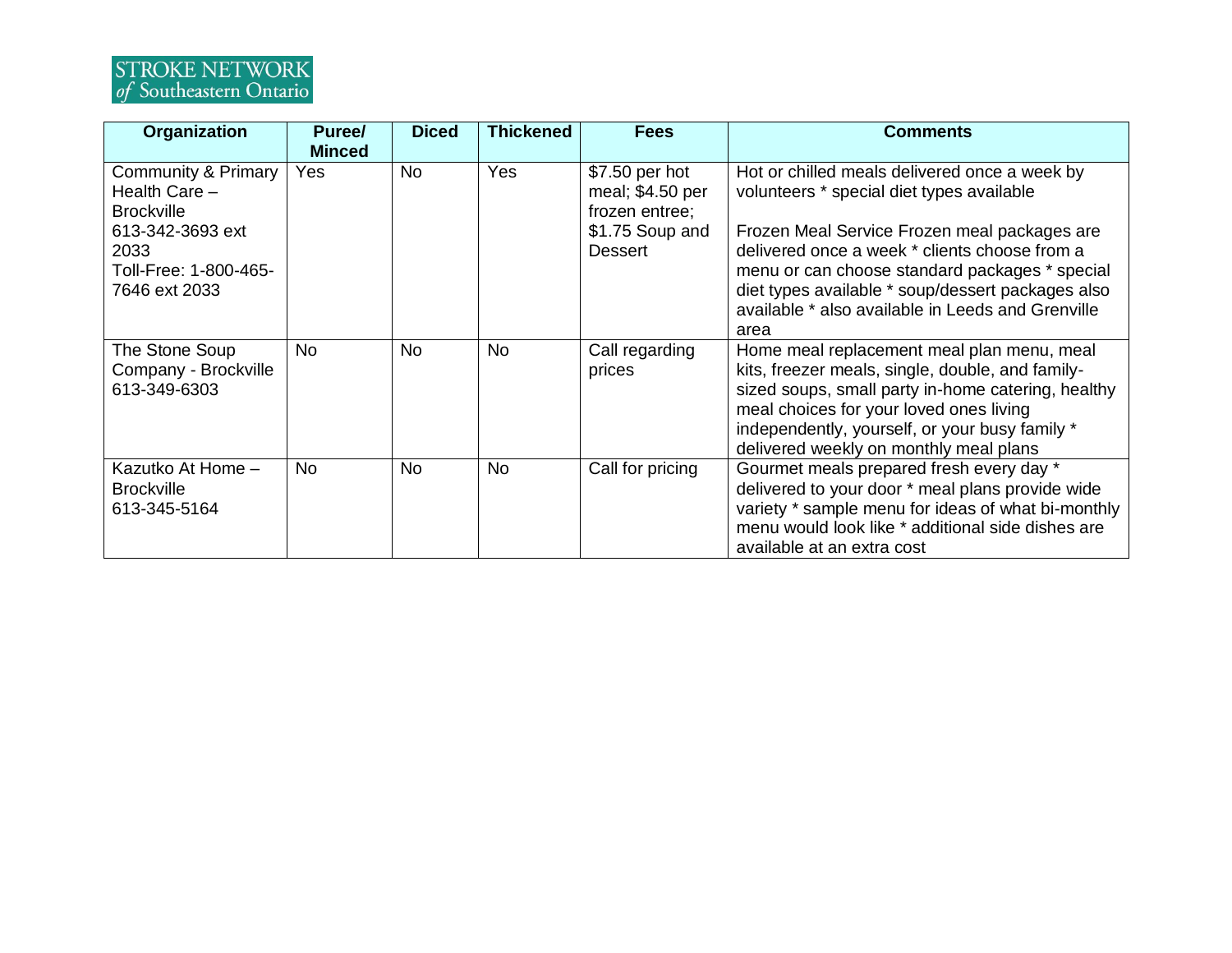| KINGSTON, FRONTENAC, LENNOX & ADDINGTON                                                                    |                         |              |                  |                                                                                                                                                 |                                                                                                                                                                                                                                                                                                                                                                                                                      |  |  |
|------------------------------------------------------------------------------------------------------------|-------------------------|--------------|------------------|-------------------------------------------------------------------------------------------------------------------------------------------------|----------------------------------------------------------------------------------------------------------------------------------------------------------------------------------------------------------------------------------------------------------------------------------------------------------------------------------------------------------------------------------------------------------------------|--|--|
| Organization                                                                                               | Puree/<br><b>Minced</b> | <b>Diced</b> | <b>Thickened</b> | <b>Fees</b>                                                                                                                                     | <b>Comments</b>                                                                                                                                                                                                                                                                                                                                                                                                      |  |  |
| Land O Lakes<br><b>Community Services</b><br>- Northbrook<br>613-336-8934<br>Toll-Free: 1-877-679-<br>6636 | <b>No</b>               | <b>No</b>    | <b>No</b>        | \$6 * subsidies<br>available for<br>those who<br>qualify                                                                                        | Hot meals delivered * special diet types available                                                                                                                                                                                                                                                                                                                                                                   |  |  |
| Lennox & Addington<br><b>Seniors Outreach</b><br>Services - Napanee<br>613-354-6668                        | <b>No</b>               | <b>No</b>    | <b>No</b>        | Set fee                                                                                                                                         | Clients choose from a large menu or can choose<br>standard packages * special diet types available *<br>soup/dessert packages also available. Packages<br>of meals can be picked-up or delivered by a<br>volunteer to your home<br>Hot meals delivered in Napanee on Mon, Wed and<br>Fri in Amherstview, Odessa and Bath on Mon, Fri<br>* special diet types available * delivered by<br>volunteers around noon time |  |  |
| Northern Frontenac<br><b>Community Services</b><br>- Sharbot Lake<br>613-279-3151                          | <b>No</b>               | Yes          | <b>No</b>        | \$6.50 per meal *<br>subsidies<br>available for<br>those who<br>qualify                                                                         | Hot meals delivered twice a week * special diet<br>types available * volunteer services                                                                                                                                                                                                                                                                                                                              |  |  |
| <b>Ramekins Restaurant</b><br>- Heat & Serve Meals<br>Kingston<br>613-384-0793                             | <b>No</b>               | <b>No</b>    | <b>No</b>        | A package of<br>seven meals<br>costs \$56.49.<br>With tax and<br>delivery charge,<br>the total cost is<br>\$61.49. There is<br>optional pickup. | :Family restaurant that provides a heat and serve<br>meal deal * meals are delivered ready to eat or<br>freeze * they can also be picked up at the<br>restaurant * meals are purchased in packages of<br>seven with a choice of seven different meals                                                                                                                                                                |  |  |